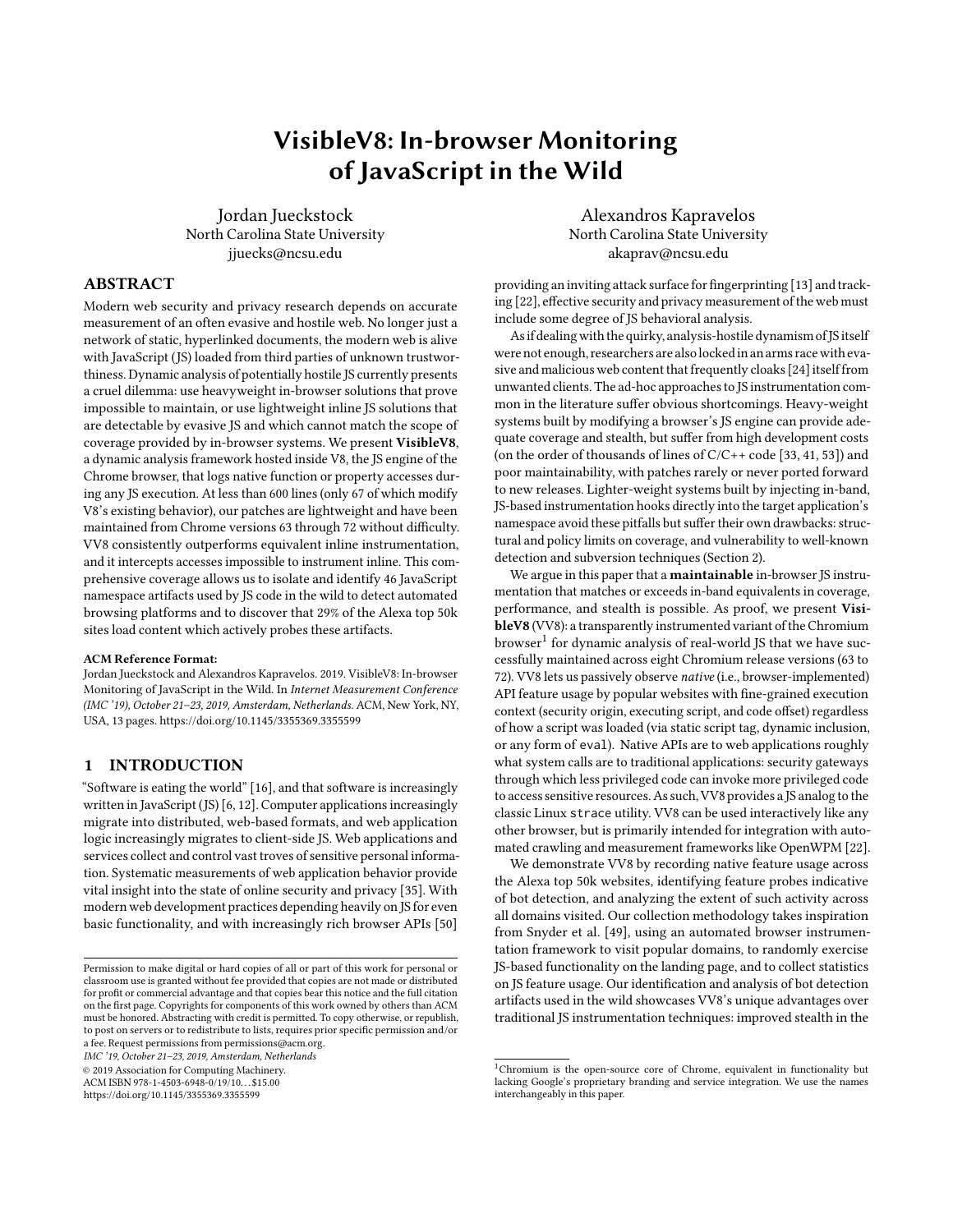IMC '19, October 21-23, 2019, Amsterdam, Netherlands Jordan Jueckstock and Alexandros Kapravelos

face of evasive scripts, and universal property access tracking on native objects that do not support proxy-based interposition.

Our contributions include:

- We demonstrate that state-of-the-art inline JS instrumentation fails to meet classical criteria for reference monitors [15] and cannot prevent evasive scripts from deterministic detection of instrumentation.
- We present the first maintainable in-browser framework for transparent dynamic analysis of JS interaction with native APIs. Using instrumented runtime functions and interpreter bytecode injection, VV8 monitors native feature usage from inside the browser without disrupting JIT compilation or leaving incriminating artifacts inside JS object space.We will open source our patches and tools upon publication.
- We use VV8's universal property access tracing to discover non-standard features probed by code that detects "bots" (i.e., automated browsers, such as those used by researchers). We find that on 29% of the Alexa top 50k sites, at least one of 49 identified bot artifacts is probed. This is clear evidence that web measurements can be affected by the type of browser or framework that researchers use.

## 2 BACKGROUND & MOTIVATION

#### 2.1 Trends and Trade-offs

The state of the art in web measurements for security and privacy relies on full browsers, not simple crawlers or browser-simulators, to visit web sites. Experience with the OpenWPM framework [22] indicated measurements from standard browsers (e.g., Firefox and Chromium) to be more complete and reliable than those from lightweight headless browsers (e.g., PhantomJS [10]). However, the question of how best to monitor and measure JS activity within a browser remains open. Assuming an open-source browser, researchers can modify the implementation itself to provide in-browser (i.e., out-ofband) JS instrumentation. Alternatively, researchers can exploit the flexibility of JS itself to inject language-level (i.e., in-band) instrumentation directly into JS applications at run-time.

We provide a summary of recent security and privacy related research that measured web content using JS instrumentation in Table 1. Note that here "taint analysis" implies "dynamic analysis" but additionally includes tracking tainted data flows from source to sink. Fine-grained taint analysis is a heavy-weight technique, as is comprehensive forensic record and replay, so it is not surprising that these systems employed out-of-band (in-browser) implementations in native (C/C++) code. Lighter weight methodologies that simply log (or block) use of selected API features have been implemented both in- and out-of-band, but the in-band approach is more popular, especially in more recent works.

## 2.2 Fundamental Criteria

The problem of monitoring untrusted code dates to the very dawn of computer security and inspired the concept of a reference monitor [15], a software mediator that intercepts and enforces policy on all attempted access to protected resources. The traditional criteria of correctness for reference monitors are that they be tamper proof, be always invoked (i.e., provide complete coverage), and be provably correct, though this last element may be lacking in



Figure 1: Reference monitors (RM) in traditional OS & application security

practical implementations. For security and privacy measurements, we add the additional criterion of stealth: evasive or malicious code should not be able to trivially detect its isolation within the reference monitor and hide its true intentions from researchers, since such an evasion could compromise the integrity of the derived results.

A classic example of a practical reference monitor is an operating system kernel: it enforces access control policies on shared resources, typically using a rings of protection scheme (Figure 1) assisted by hardware. In order to enforce security policies like access controls and audits, the kernel must run in a privileged ring. Untrusted user code runs in a less-privileged ring, where the kernel (i.e., the reference monitor) can intercept and thwart any attempt to violate system policy. Alternatively, inlined reference monitors (IRMs) [23] attempt to enforce policy while cohabiting the user ring with the monitored application, typically by rewriting and instrumenting the application's code on the fly at load or run time.

On the web, the browser and JS engine provide the equivalent of a kernel, while JS application code runs in a "user ring" enforced by the semantics of the JS language. JS instrumentation in general is a kind of reference monitor; implemented in-band, it constitutes an IRM. We argue that the JS language's inherent semantics and current implementation details make it impossible to build sound, efficient, general-purpose IRMs in JS on modern web browsers.

## 2.3 The Case Against In-Band JS Instrumentation

The standard approach to in-band JS instrumentation, which we call "prototype patching," is to *replace* references to target JS functions or objects with references to instrumented wrapper functions or proxy objects $\rm ^2$ . The wrappers can access the original target through

 $2$ Other forms of JS IRM exist, like nested interpreters [18, 52] and code-rewriting systems [20], but these have not yet proven fast enough for real-world measurement work.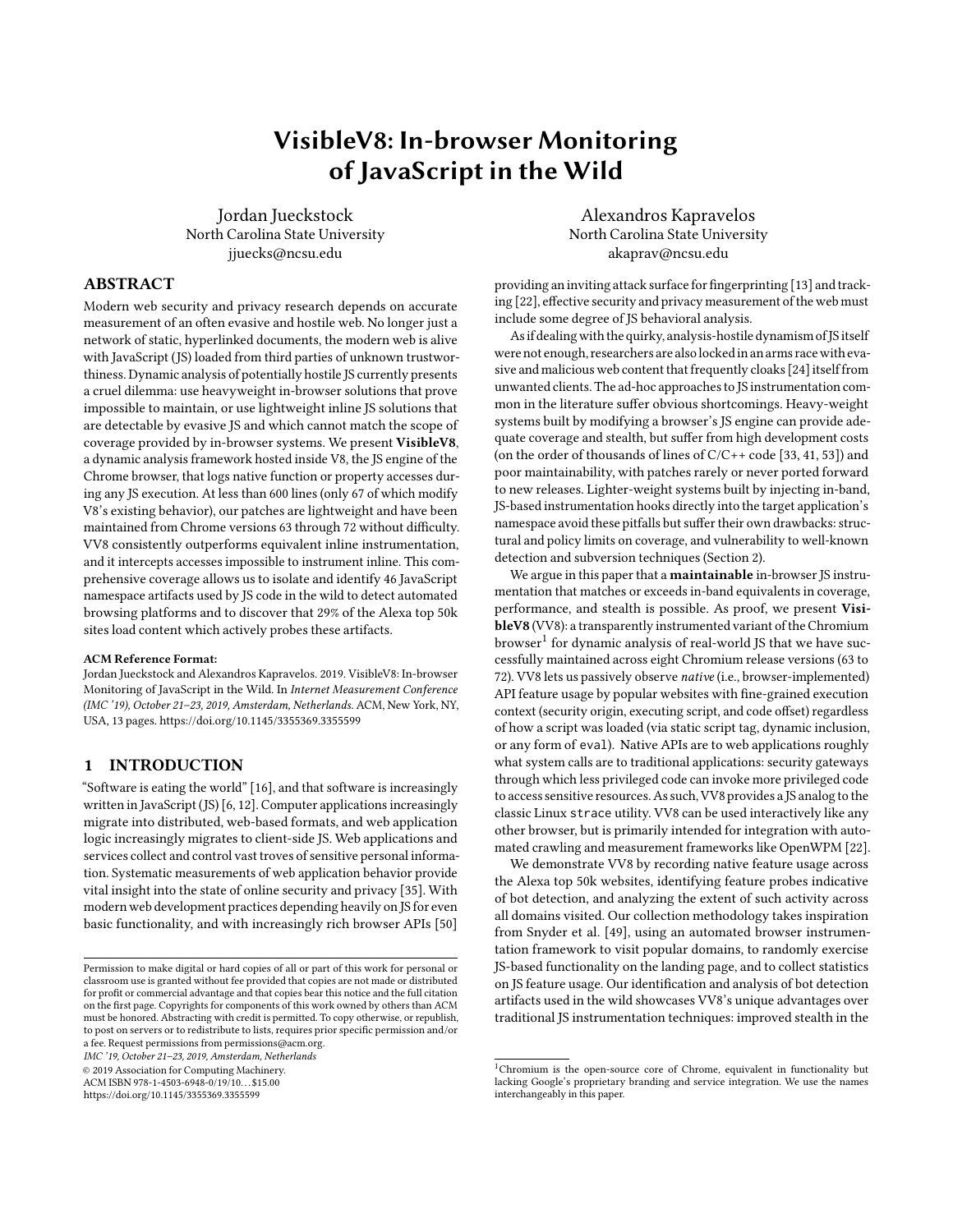of JavaScript in the Wild IMC '19, October 21–23, 2019, Amsterdam, Netherlands

| System                              | Implementation | Role                   | Problem          | Platform              | Availability |
|-------------------------------------|----------------|------------------------|------------------|-----------------------|--------------|
| OpenWPM $[21, 22, 38]$ <sup>1</sup> | In-band        | Dynamic analysis       | Various          | Firefox $SDK^2$       |              |
| Snyder et al., 2016 [49]            | In-band        | Dynamic analysis       | Attack surface   | Firefox SDK           |              |
| FourthParty [35]                    | In-band        | Dynamic analysis       | Privacy/tracking | Firefox SDK           |              |
| TrackingObserver [45]               | In-band        | Dynamic analysis       | Privacy/tracking | WebExtension          |              |
| JavaScript Zero [47]                | In-band        | Policy enforcement     | Side-channels    | WebExtension          |              |
| Snyder <i>et al.</i> , 2017 [50]    | In-band        | Policy enforcement     | Privacy/tracking | Firefox SDK           |              |
| Li et al., 2014 [34]                | Out-of-band    | Dynamic analysis       | Malware          | Firefox (unspecified) |              |
| FPDetective [13]                    | Out-of-band    | Dynamic analysis       | Privacy/tracking | Chrome $32^3$         |              |
| WebAnalyzer [48]                    | Out-of-band    | Dynamic analysis       | Privacy/tracking | Internet Explorer 8   |              |
| JSgraph <sup>[33]</sup>             | Out-of-band    | Forensic record/replay | Malware/phishing | Chrome 48             |              |
| WebCapsule [41]                     | Out-of-band    | Forensic record/replay | Malware/phishing | Chrome 36             |              |
| Mystique $[19]$                     | Out-of-band    | Taint analysis         | Privacy/tracking | Chrome 58             |              |
| Lekies <i>et al.</i> $[31, 32]$     | Out-of-band    | Taint analysis         | XSS              | Chrome (unspecified)  | ( –)         |
| Stock et al. [51]                   | Out-of-band    | Taint analysis         | <b>XSS</b>       | Firefox (unspecified) | ( —          |
| Tran <i>et al.</i> , 2012 [53]      | Out-of-band    | Taint analysis         | Privacy/tracking | Firefox 3.6           | ( –)         |

<sup>1</sup> Including only OpenWPM usage depending on JS instrumentation

2 Supported only through Firefox 52 (end-of-life 2018-09-05)

 $^3$  Used both PhantomJS and Chrome built from a common patched WebKit

```
4 Binaries only
```

|  |  |  |  |  |  |  | Table 1: Survey of published JS instrumentation systems |  |  |
|--|--|--|--|--|--|--|---------------------------------------------------------|--|--|
|--|--|--|--|--|--|--|---------------------------------------------------------|--|--|

references captured in a private scope inaccessible to any other code. Note that the target objects themselves are not replaced or instrumented, only the references to them (a potential pitfall highlighted in prior work [37]).

Structural Limits. The JS language relies heavily on a global object (window in browsers) which doubles as the top level namespace. There is no mutable root reference to the global object, and thus no way to replace it with a proxy version. Specific properties of the global object may be instrumented selectively, but this process naturally requires a priori knowledge of the target properties. In-band instrumentation cannot be used to collect arbitrary global property accesses, as required for our methodology in Section 5. This limitation means that in-band JS instrumentation fails the complete coverage criterion.

Policy Limits. Not all Chrome browser API features can be patched or wrapped by design policy. These features can be identified using the WebIDL [7] (interface definition language) files included in the Chromium sources. For Chrome 64, these files defined 5,755 API functions and properties implemented for use by web content (there are more available only to internal test suites). 21 are marked Unforgeable and cannot be modified at all. Notably, this set includes window.location and window.document, preventing in-band instrumentation of arbitrary-property accesses on either of these important objects. Again, such a restriction would have eliminated many of our results in Section 5.

Patch Detection. Prototype patches of native API functions (or property accessors) can be detected directly and thus fail the criterion of stealth. JS functions are objects and can be coerced to strings. In every modern JS engine, the resulting string reveals whether the function is a true JS function or a binding to a native function. Patching a native function (e.g., window.alert) with a non-native JS wrapper function is a dead giveaway of interposition.

```
1 /* from https://cdn.flashtalking.com/xre/275/
2 2759859/1948687/ js/j -2759859 -1948687. js */
3/\frac{1}{8} (all variable names original) */<br>4 var badWrite = !(document.write
    var badWrite = !(document.write
           instanceof Function && ~ document . write . toString () .
5 | indexOf ('[native code]'));
6
7 \frac{x}{1 + 1} (later on, among other logic checks) */<br>8 if (badWrite II o.append) {
    if (badWrite || o. append) {
9 | o.scriptLocation.parentNode.insertBefore(
10 /* omitted for brevity */);
    11 } else {
12 document . write (div . outerHTML);
13 }
```
#### Listing 1: Prototype patch evasion in the wild

The function-to-string probe has been employed to detect fingerprinting countermeasures [55] and appears commonly in real-world JS code. In many cases, such checks appear strictly related to testing available features for browser compatibility. But there also exist cases like Listing 1, in which the script changes its behavior in direct response to a detected patch. Function-to-string probe evasions abound, from the obvious (patch the right toString function, too) to the subtle. In Listing 2, the "[native code]" string literal in the patch function appears in the output of toString and will fool a sloppy function-to-string probe that merely tests for the presence of that substring.

Let us assume a "perfect" patching system invisible to toString probes has been used to instrument createElement, the single most popular browser API observed in our data collection across the Alexa 50k (Section 4). Such a patch is still vulnerable to a probe that exploits JS's type coercion rules with a Trojan argument to detect patches on the call stack at runtime (Listing 3).

For brevity, the provided proof-of-concept calls the Error constructor, which could itself be patched, but there are other ways of obtaining a stack trace in JS. The Byzantine complexity of JS's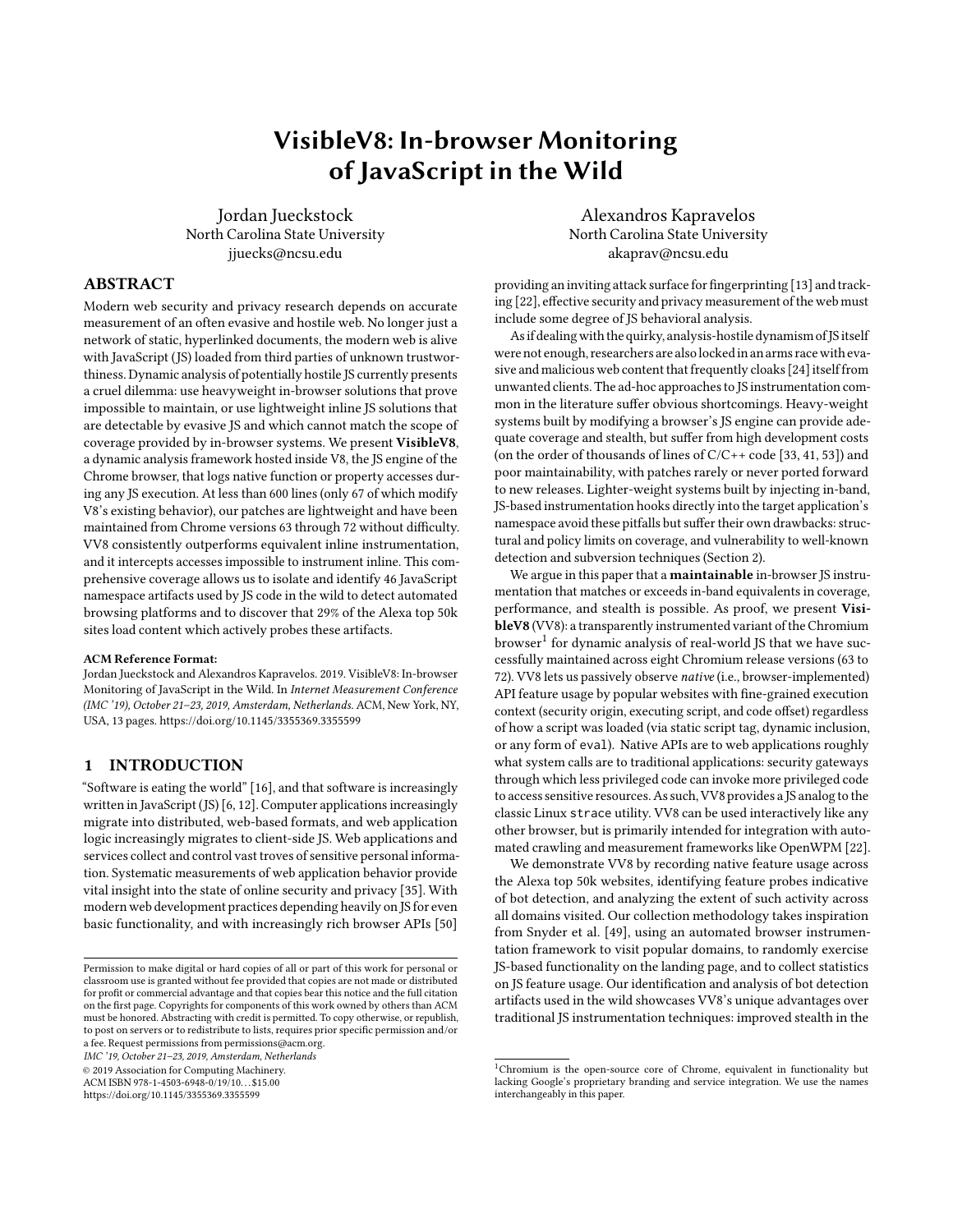IMC '19, October 21-23, 2019, Amsterdam, Netherlands Jordan Jueckstock and Alexandros Kapravelos

```
1 / * from
            https :// clarium . global .ssl. fastly .net ("..." comment
             means irrelevant portions elided for brevity) */2 patchNodeMethod: function(a) {<br>3 var b = this.
           var b = this.
4 c = Node . prototype \lceil a \rceil:
 5 Node . prototype [a] = function (a) {
6 " [ native code ] ";
\begin{array}{c|c|c|c|c|c} \hline 7 & \text{var d = a.src} & \hline 8 & \text{return } \hline \end{array}return /*
9 c. apply (this , arguments )
\begin{array}{c|c}\n 10 & & \n \end{array}11 /* \dots */12 }
```
Listing 2: Function patches hiding in plain sight

```
1 function paranoidCreateElement (tag) {<br>2 return document createElement ({
2 return document.createElement({<br>3 toString: function() {
       3 toString : function () {
4 var callers = new Error().stack.split('\n').slice(1);<br>5 if (/at paranoidCreateElement /.test(callers[1])) {
         5 if (/ at paranoidCreateElement /. test ( callers [1]) ) {
6 return tag; /* no patch */<br>7 } else {
        7 } else {
8 throw new Error ("evasive action!"); /* patched! */
        {}_{3}, }) ; }
```


pathologically dynamic type system offers many opportunities for callback-based exposure of patches and proxies via stack traces. Here prototype patches face a cruel dilemma: either invoke the toString operation and open the gates to side-effects (allowing detection and evasion), or refuse to invoke it and break standard JS semantics (allowing detection and evasion).

Patch Subversion. Finally, prototype patches can be subverted through abuse of <iframe> elements. Each <iframe> is an independent browser window with its own global object, unaffected by prototype patches in other frames. We have observed scripts exploiting this fact to evade patches they have detected.

```
1 / \star from https
            :// an. yandex .ru/ resource / context_static_r_4583 .js */
2 / * (some names changed
            for clarity; cachedJSON is initially null) */3 if ( window . JSON
          4 && a. checkNativeCode ( JSON . stringify )
5 8& a.checkNativeCode (JSON.parse))<br>6 return window.JSON;
          return window. JSON;
\begin{array}{c} 7 \\ 8 \end{array} if (!cachedJSON) {<br>8
8 var t = getInjectedIFrameElement();<br>9 cachedISON = t contentWindow ISON:
9 cachedJSON = t.contentWindow.JSON;<br>10 var e = t.parentNode:
          var e = t.parentNode;
11 e. parentNode. removeChild (e)
12 }
```
Listing 4: Patch subversion in the wild

In Listing 4, the script resorts to frame injection to avoid patched JSON encoding/decoding functions. Short of blocking the creation of all <iframe>s (and thus breaking much of the web), the only defense against this evasion is to ensure that prototype patching code is always run inside newly created frames before any other code can access its contents. Such an invariant can be established through some browser automation and debugging frameworks, like Chrome DevTools. But the web extension APIs of both Firefox and Chrome, as currently implemented, do not provide such a guarantee to extension





Figure 2: V8 architecture with VV8's additions

authors, effectively crippling privacy or security (or research [45, 47, 49]) extensions that rely on this technique. (The author of a prior related work [50] reported this bug to both the Firefox [3] and Chrome [4] projects; neither report has been resolved at the time of this writing, and we have confirmed that Chrome 71 is still affected.)

#### 2.4 Summary

Robust JS instrumentation systems must be tamper proof, must provide comprehensive coverage, and must not introduce unmistakable identifying artifacts. At present, JS language semantics and browser implementation details prevent in-band implementations from meeting these criteria. We believe that security-critical JS instrumentation, like traditional operating system auditing and enforcement logic, belongs in "kernel space," i.e., within the browser implementation itself. But to be useful such a system must be cost-effective, both to develop and to maintain.

## 3 SYSTEM ARCHITECTURE

We present cost-effective out-of-band JS instrumentation via VisibleV8, a variant of Chrome that captures and logs traces of all native API accesses made by any JS execution during browsing. Here we explain VV8's internal design, relate our experience maintaining it over several Chrome update cycles, evaluate its raw performance against several alternatives, and describe the data collection and analysis system we have built around VV8 to demonstrate its potential for real-world measurement work.

#### 3.1 Chromium/V8 Internals

Chromium is a massive project (over 20 million lines of code at time of writing), actively developed, and frequently updated. Fortunately, the Chromium browser's architecture is modular, as is the design of its V8 JS engine, so we can restrict our changes to a tiny subset of the entire browser code base.

Modern versions of V8 handles JS parsing and execution via the Ignition bytecode interpreter and the TurboFan JIT compiler (Figure 2). Ignition parses JS source code, generates bytecode, and executes bytecode;its designis optimized for low latency, not high throughput. When run-time statistics indicate that JIT compilation is desired, TurboFan aggressively optimizes and translates the relevant bytecode into native machine code.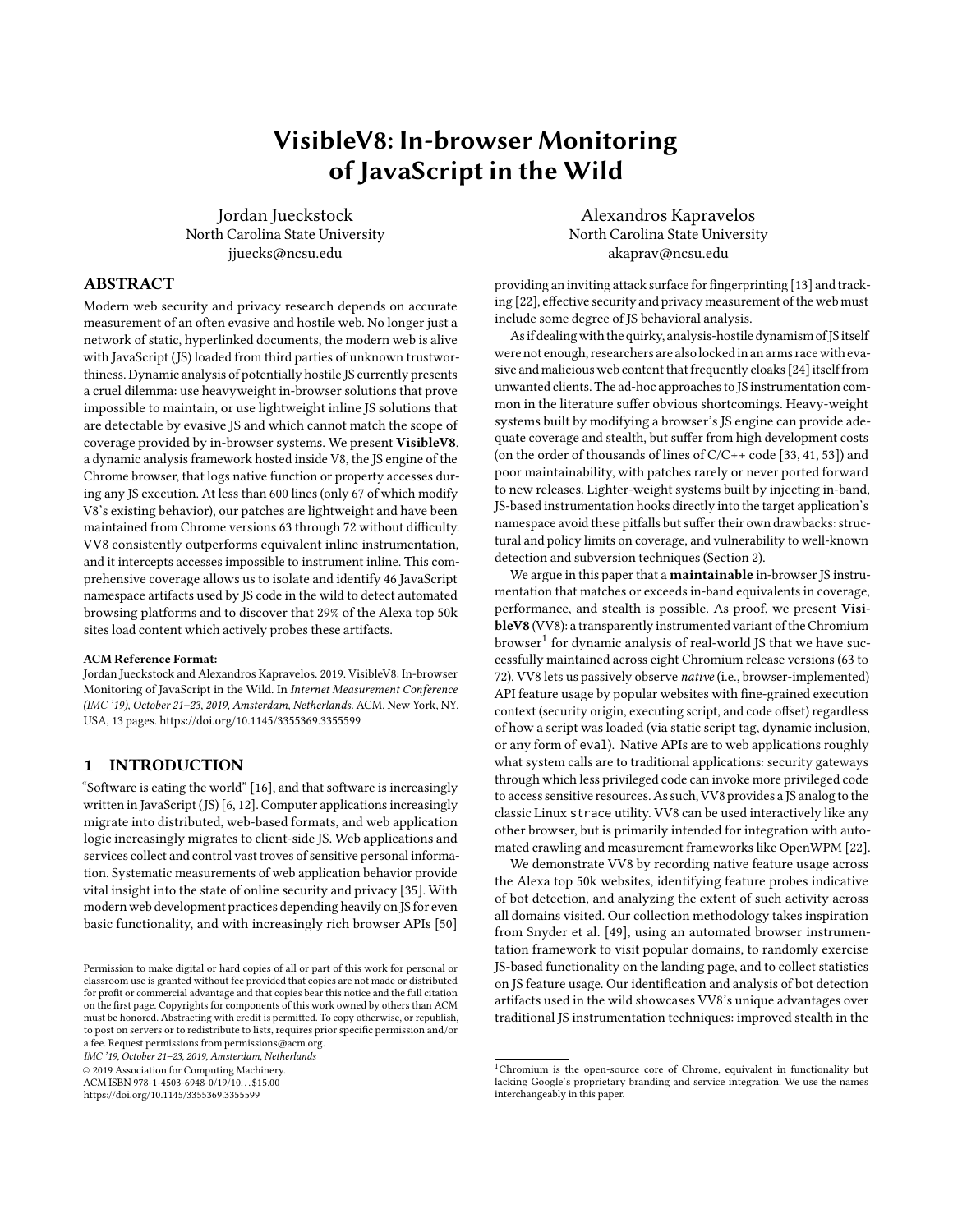of JavaScript in the Wild IMC '19, October 21–23, 2019, Amsterdam, Netherlands

Ignition and TurboFan rely on a large supporting run-time library (RTL) that includes a foreign-function interface allowing JS code to call into native (i.e., C++) code via type-safe API function bindings created by the hosting application (e.g., Chrome). Functionality not implemented by JS code or by V8 built-in code (e.g., Math.sqrt) must use an API binding to native browser code. V8's RTL thus forms a software-enforced JS/native boundary not unlike a system call boundary in a traditional OS kernel.

In V8's 2-stage implementation, source code translation happens once, and the run-time behavior of that source code is fixed (modulo JIT compiler optimizations) at the point of bytecode generation. This predictable workflow keeps our patches to V8 small and selfcontained.

## 3.2 VisibleV8 Implementation

VV8 intercepts and logs all native API access from JS execution during browsing. Native API accesses comprise API function calls and all get and set operations on properties of JS objects constructed by native (i.e., C++) code in the browser itself. The resulting traces include context information (e.g., the source code location triggering this event), feature names, and some abbreviated activity details like function call parameters and the value being stored during property writes. Our patches are small: 67 lines of code changed or added inside V8 itself to insert our instrumentation hooks, and 472 lines of new code for filtering and logging.

Instrumenting Native Function Calls. All foreign function calls through the JS/native boundary are routed through a single V8 runtime function that handles the transition from the bytecode interpreter to native execution and back. By adding a single call statement invoking our centralized tracing logic to this C++ function, we can hook all such calls made under Ignition bytecode interpretation. However, when the bytecode is JITted to optimized machine code, one of TurboFan's hundreds of optimization transforms will reduce the call through that hooked runtime function into a more direct alternative. This transformation would disrupt our function call tracing, so we disabled that single specific reduction, leaving the rest of the JIT compiler untouched. This removal slows V8 down by 1.3% on the Mozilla Dromaeo micro-benchmark suite (Section 3.3), with margins of error near 1% as well. For the cost of two trivial code modifications and very modest overhead, we gain full visibility of JS calls into native API bindings under both bytecode interpretation and JITted code execution.

Instrumenting Native Property Accesses. V8 provides no similarly convenient single choke-point from which all native object property accesses can be observed. Property access is a frequent and complicated operation in JS, and V8 has multiple fast-paths for different access scenarios. Therefore, we target not the execution of any bytecode here, but rather the generation of property-accessing bytecode.

JS code entering V8 is first processed by Ignition's source-tobytecode compiler before any execution. The bytecode compiler uses a classic syntax-directed architecture. First, a parser constructs an abstract syntax tree(AST) from JS source code. Then, the bytecode generator walks this AST while generating bytecode to implement the semantics required by the original JS syntax.

We instrument property access to native objects by patching the bytecode generator. Specifically, we add statements to the AST visitor logic for property get and set expressions to emit additional bytecode instructions in each case. These instructions call a custom V8 runtime function containing our tracing logic. Since such runtime calls are effectively opaque black boxes to the TurboFan optimizer, our hook instruction cannot be automatically optimized away during JIT compilation. So our injected hook's semantics are preserved from bytecode generation, through interpretation and JIT compilation, to optimized machine code execution. For completeness, we also hook the built-in implementation of Reflect.get and Reflect.set in the RTL using the same approach as for native function calls. Thus, we also capture property accesses via calls to the JS Reflection API, not only through member-access expressions.

Capturing Execution Context. All of our hooks, whether in runtime functions or in injected bytecode, call into our central tracing logic. Written in C++ and compiled into V8, this code is responsible for filtering events and capturing execution context information for the trace log.

Native API calls are always logged. But since our property-access hooks intercept all syntax- and reflection-based property accesses, we must filter those events. We log only property accesses on native objects as indicated by V8's internal object metadata API. V8 treats the JS global object as a unique special case, but we treat it as a standard native object for logging purposes.

Fine-grained feature-usage analysis requires a significant amount of execution context to be logged along with each function call or property access. We link feature usage not just with a visited domain, but also with the active security origin, active script, and location within that script. We use V8's C++ APIs to extract the invoking script and location from the top frame of the JS call stack and the security origin from the origin property of the active global object. V8 and Blink sometimes execute internal JS code in a non-Web context, where the global object has no origin property or it has a non-string value. In this case an "unknown" origin is recorded (and we can later discard this activity from our analysis). The visit domain (i.e., from the URL displayed in the browser's address bar) is associated with the log during post-processing.

Logging Trace Data. Reliably recording JS trace data at low cost introduced its own engineering challenges. Repeatedly looking up and logging identical context for successive events wastes CPU time, I/O bandwidth, and storage space. We therefore track execution context state (such as active script) over time, and log it only when it has changed since the last logged event. This optimization introduces state-tracking and synchronization issues.

Chrome uses multiple processes and threads to achieve good performance and strong isolation. Even with just a single browser tab open, JS code can be executing simultaneously across multiple threads. To keep our traces coherent, we must track context and log events on a per-thread basis. To store our separate trace log streams without races or synchronization bottlenecks, we create per-thread log files.

#### 3.3 Performance

With every JS object property access intercepted and possibly logged, we expected VV8 to be significantly slower than stock Chrome in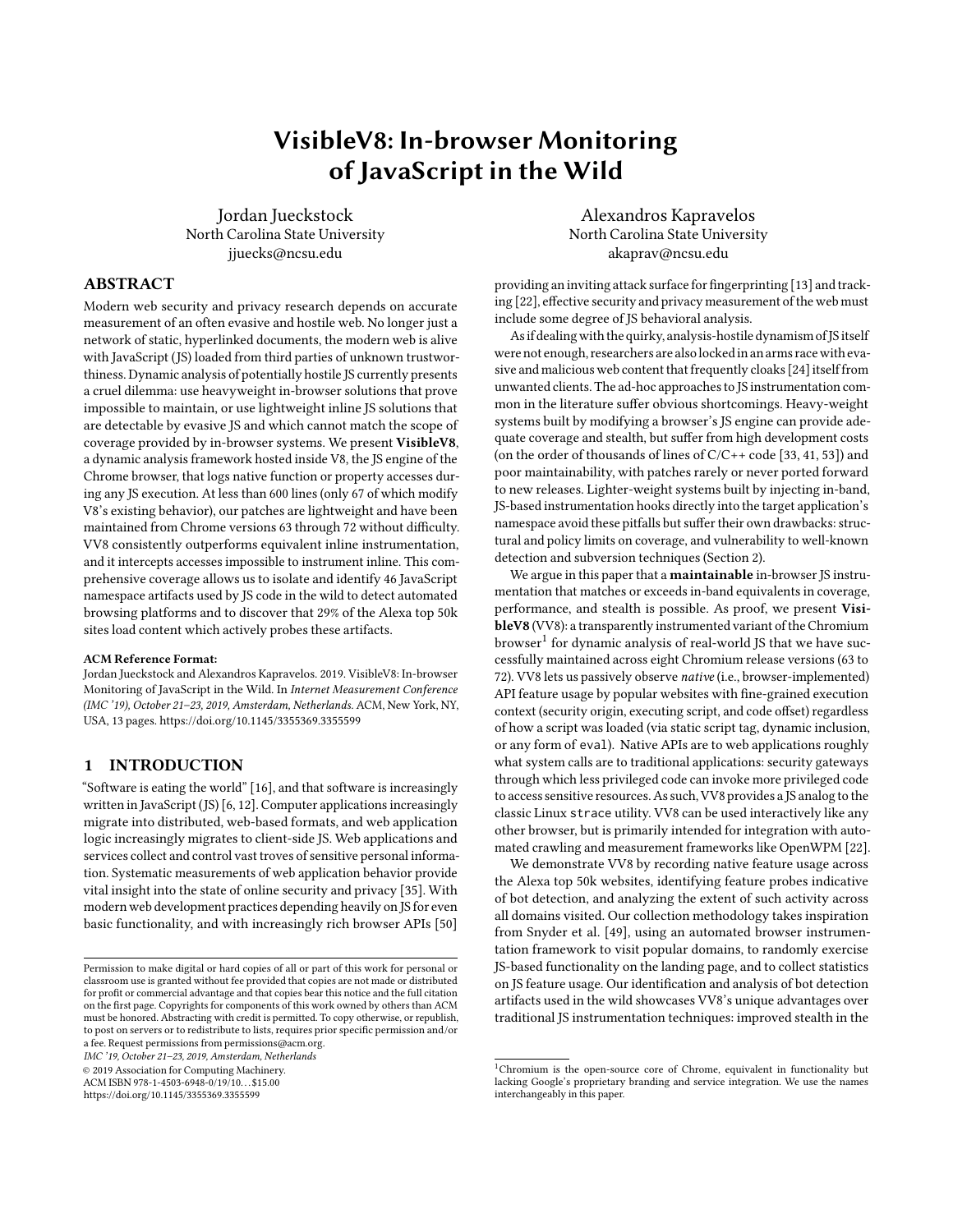#### IMC '19, October 21-23, 2019, Amsterdam, Netherlands Jordan Jueckstock and Alexandros Kapravelos



Figure 3: Instrumentation performance on Browser-Bench.org [8] and Mozilla Dromaeo [9]

the worst case. We verified this expectation by measuring the overhead by benchmarking a set of Chrome and VV8 variants with both the WebKit project's BrowserBench [8] and Mozilla's Dromaeo [9]. Unless otherwise noted, tests were performed under Linux 4.19.8 on an Intel Core i7-7700 (4 cores, 3.6GHz) with 16GiB RAM and an SSD. See Figure 3.

We tested four variants of Chrome 64 for Linux, including a baseline variant with no JS instrumentation at all (plain). We include two VV8 builds: the complete system as described above (full) and a variant with property access interception disabled (light). VV8-light is roughly equivalent in coverage and logging to our final variant, stock Chrome running a custom prototype-patching extension roughly equivalent to the (unreleased) instrumentation used by Snyder et al. to measure browser feature across the Alexa top 10K [49]. This last variant (w/in-band) attempts to provide an apples-to-apples comparison of in-band and out-of-band instrumentation instrumenting a comparable number of APIs (functions only) and recording comparably rich trace logs. All Chrome builds were based on the Chrome 64 stable release for Linux and use the same settings and optimizations.

BrowserBench tests the JS engine in isolation (JetStream, ARES-6), JS and the DOM (Speedometer), and JS and Web graphics (MotionMark). VV8-light either meets or decisively beats its in-band equivalent in every case. VV8-full consistently suffers 60% to 70% overhead vs.the baseline, but on the whole-browser tests (Speedometer, MotionMark) it performs comparably to the in-band variant, which captures significantly less data (i.e., no property accesses). These numbers match our experience interacting with VV8, where we observe it providing acceptable performance on real-world, JSintensive web applications like Google Maps. Significantly, VV8-full on the workstation compared favorably (i.e., equal or better Browser-Bench scores) to Chrome 64 plain on a battery-throttled laptop running Linux 4.18.15 on an Intel Core i7-6500 (2 cores, 2.5GHz) with 16GiB RAM and an SSD.

The Mozilla Dromaeo suite of micro-benchmarks focuses exclusively on JS engine performance. It avoids the browser's layout and render logic as much as possible, and reveals more slowdowns for

all instrumented variants. Dromaeo's recommended test suite comprises 49 micro-benchmarks, too many to effectively visualize in a single figure, so we provide only the reported aggregate score.<sup>3</sup> VV8-light still handily outperforms in-band instrumentation, but VV8-full is significantly slower than the baseline (6x in aggregate). VV8-full showed a wide range of performance on Dromaeo microbenchmarks, from six showing no slowdown at all to three showing pathological slowdown over 100x.

## 3.4 Maintenance & Limitations

Thanks to the small size and minimal invasiveness of VV8's patches, maintenance has thus far proved inexpensive. Development began on Chrome 63, then easily transitioned to Chrome 64, which was used for primary data collection. We have since ported our patches through Chrome 72 and encountered only trivial issues in the process (e.g., whitespace changes disrupting patch merge, capitalization changes in internal API names).

Our trace logs must be created on the fly as new threads are encountered. Since the Chrome sandbox prevents file creation, we currently run VV8 with the sandbox disabled as an expedience. In production, we run VV8 inside isolated Linux containers, mitigating the loss of the sandbox somewhat. Future development will include sandbox integration should the need arise.

Past work [39, 40] on fingerprinting JS engines indicates that sophisticated adversaries could use relative scores across microbenchmarks as a side-channel to identify VV8. However, such benchmarks and evasions would be detectable in VV8's trace logs, and JS timing side-channel attacks can be disrupted [17, 47]. In any case, it is unlikely that an adversary sophisticated enough to fingerprint VV8 in the wild would not also be able to fingerprint in-band instrumentation, which also shows measurable deviation from baseline performance.

Furthermore, we expect to improve VV8 performance in future iterations by exploring asynchronous log flushing, log-filtering tests placed in the injected bytecode (where they can be JIT optimized), and cheaper forms of context tracking.

#### 3.5 Collection System

To collect data at large scale using VV8, we built the automated crawling and post-processing system diagrammed in Figure 4. Worker nodes (for collection, post-processing, and work queues) are deployed across a Kubernetes cluster backed by 80 physical CPU cores and 512GiB of RAM distributed across 4 physical servers. Initial jobs (i.e., URLs to visit) are placed in a Redis-based work queue to be consumed by collection worker nodes. Post-processing jobs (i.e., archived logs to parse and aggregate) are placed in another work queue to be consumed by post-processing worker nodes. Collection metadata and trace logs are archived to a MongoDB document store. Aggregate feature usage data is stored in a PostgreSQL RDBMS for analytic queries.

The collection worker node Docker image contains the VV8 binary itself and a pair of accompanying programs written in Python 3: Carburetor and Manifold. Carburetor is responsible for fueling VV8:

 $3$ The full results can be viewed at [http://dromaeo.com/?id=276022,276023,276026,](http://dromaeo.com/?id=276022,276023,276026,276027) [276027;](http://dromaeo.com/?id=276022,276023,276026,276027) the four columns are Chrome (plain), Chrome (w/in-band), VisibleV8 (light), and VisibleV8 (full), respectively.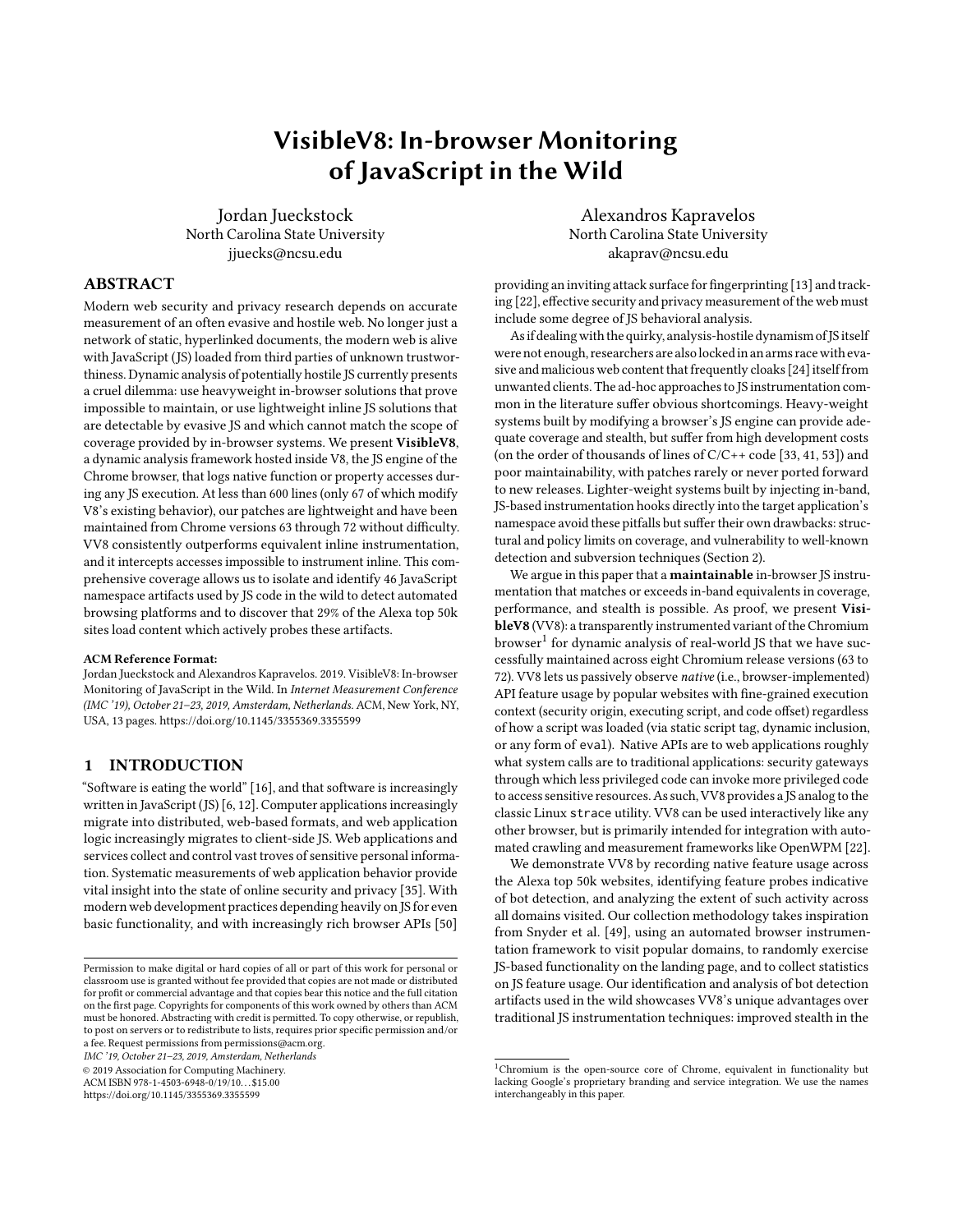

Figure 4: The complete data collection and post-processing system

using the Chrome DevTools API to open a tab, navigate to a URL, and monitor progress of the job. Manifold handles the byproducts of execution, compressing and archiving the trace log files emitted during automated browsing.

The post-processor worker node Docker image contains a work queue dispatcher and themain post-processor engine. The dispatcher interfaces with our existing work queue infrastructure and is written in Python 3. The post-processor engine is written in Go, which provides ease-of-use comparable to Python but significantly higher performance.

# 4 DATA COLLECTION

## 4.1 Methodology

Overview. We collected native feature usage traces and related data by automating VV8 via the Chrome DevTools interface to visit the Alexa top 50k web domains. We began each visit to DOMAIN using the simple URL template http://DOMAIN/. We visited each domain in our target list 5 times (see below); each planned visit constituted a job. We recorded headers and bodies of all HTTP requests and responses along with the VV8 trace logs. Trace log files were compressed and archived immediately during jobs, then queued for postprocessing. Post-processing associated logs with the originating job/domain and produced our analytic data set.

User Input Simulation. Simply visiting a page may result in much JS activity, but there is no guarantee that this activity is representative. The classic challenge of dynamic analysis—input

generation—rears its head. We borrowed a solution to this problem from Snyder et al. [49]: random "monkey testing" of the UI using the open source gremlins. js library [5]. To preserve some degree of reproducibility, we used a deterministic, per-job seed for gremlins.js's random number generator.

Once a page's DOM was interaction-ready, we unleashed our gremlins.js interaction for 30 seconds. We blocked all main-frame navigations if they led to different domains (e.g., from example.com to bogus.com). When allowing intra-domain navigation (e.g., from example.com to www.example.com), we stopped counting time until we loaded the new destination and resume the monkey testing. We immediately closed any dialog boxes (e.g., alert()) opened during the monkey testing to keep JS execution from blocking. This 30 second mock-interaction procedure was performed 5 times, independently, per visited domain. (Snyder et al. [49] arrived at these parameters experimentally.)

## 4.2 Data Post-Processing

We parsed the trace logs to reconstruct the execution context of each recorded event and to aggregate results by that context. The resulting output included all the distinct scripts encountered and aggregate feature usage tuples.

Script Harvesting. VisibleV8 records the full JS source of every script it encounters in its trace log (exactly once per log). We extracted and archived all such scripts, identifying them by script hash and lexical hash. Script hashes are simply the SHA256 hash of the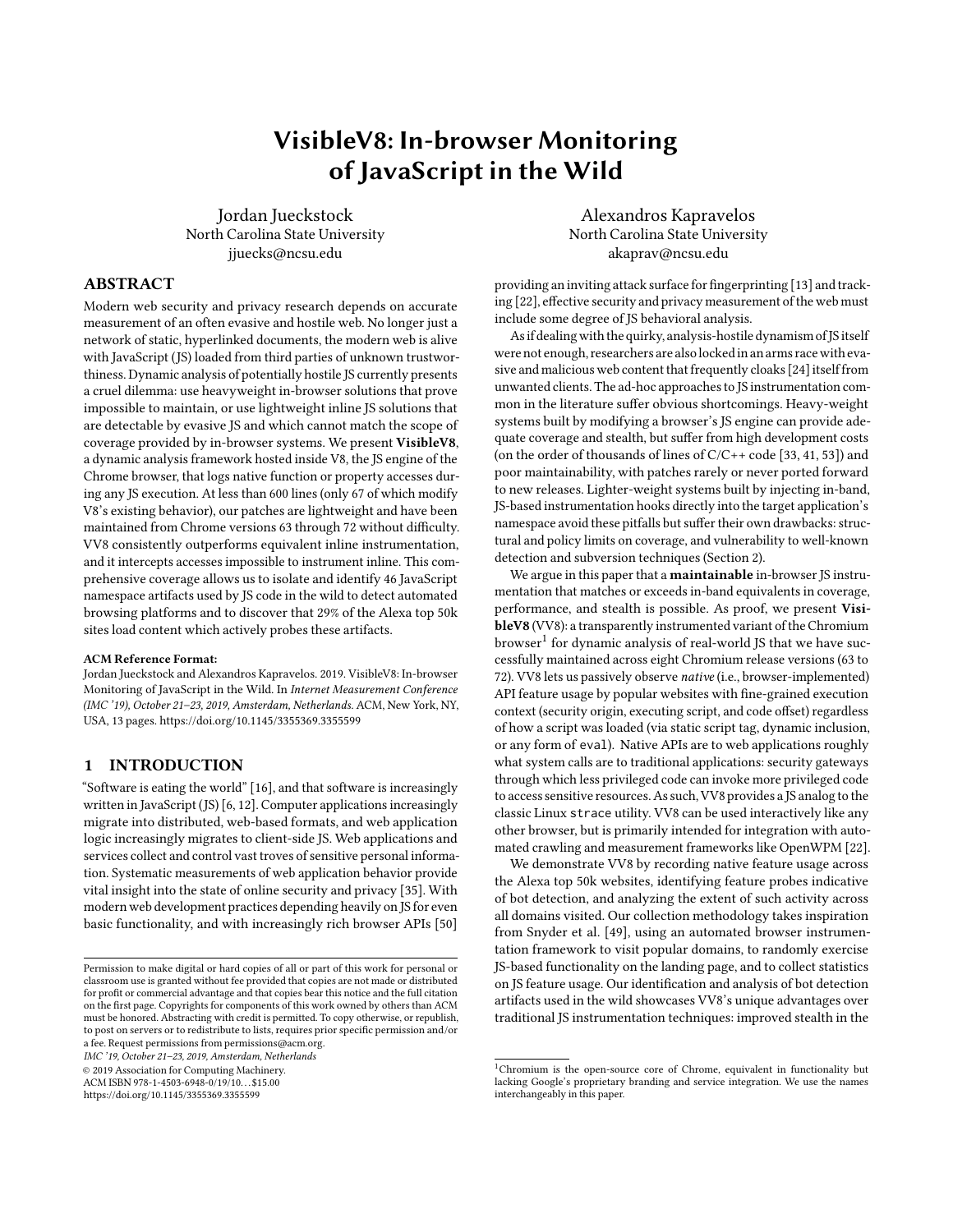full script source (encoded as UTF-8); they served as the script's unique ID. Lexical hashes were computed by tokenizing the script and SHA256-hashing the sequence of JS token type names that result. These are useful because many sites generate "unique" JS scripts that differ only by timestamps embedded in comments or unique identifiers in string literals. Such variants produced identical lexical hashes, letting us group variant families.

Feature Usage Tuples. We recorded a feature usage tuple for each distinct combination of log file, visit domain, security origin, active script, access site, access mode, and feature name. The log file component let us distinguish collection runs. The visit domain is the Alexa domain originally queued for processing. The security origin was the value of window.origin in the active execution context, which may be completely different from the visit domain in the context of an <iframe>. The *active script* is identified by script hash. The access site is the character offset within the script that triggered this usage event. The access mode is how the feature was used (get, set, or call). The feature name is a name synthesized from the name of the receiver object's constructor function (effectively its type name) and the name of the accessed member of that object (i.e., the property or method name).

#### 4.3 Results

Success and Failure Rates. Our methodology called for 5 visits to the Alexa 50k, so the whole experiment consisted of 250,000 distinct jobs. Successful jobs visited the constructed URL, launched gremlins.js, and recorded at least 30 seconds of pseudo-interaction time. Jobs resulting in immediate redirects (by HTTP or JS) to a different domain before any interaction began were deemed "dead ends".

From job status we extract the per-domain coverage listed in Table 2. For "active" domains, all 5 jobs succeed and we observed native JS API usage. For "silent": all 5 jobs succeed, but we observed no native JS API usage. For "facade": all 5 jobs were "dead ends"(i.e., the domain is an alias). All of the above are considered "successful" domains.

Some domains were "broken," with all 5 jobs failing; a tiny number were "inconsistent," with a mix of failed/succeeded jobs. This failure rate is not out of line with prior results crawling web sites. Snyder et al. [49] reported a lower per-domain failure rate (2.7%), but this was over the Alexa top 10,000 only. On the other extreme, a recent measurement study by Merzdovnik et al. [36] reported successful visits to only about 100k out of the top Alexa 200k web domains.

Aggregate Feature Usage. Over the entire Alexa 50k, we observed 53% of Chrome-IDL-defined standard JS API features used at least once. Note that our observations comprise a lower bound on usage, since we did not crawl applications requiring authentication (e.g., Google Documents), which we intuitively anticipate may use a wider range of APIs than generic, public-facing content. Most modern sites use JS heavily, but no site uses all available features. The

|            |         | Active       | 42.845 | 85.69%  |        |        |
|------------|---------|--------------|--------|---------|--------|--------|
|            | Success | Silent       | 1,702  | 3.40%   | 92.11% |        |
| Consistent |         | Facade       | 1.508  | 3.02%   |        | 98.54% |
|            |         | Broken       | 3.214  | 6.43%   |        |        |
|            |         | Inconsistent | 731    | 1.46%   |        |        |
|            |         | TOTAL        | 50,000 | 100.00% |        |        |

Table 2: Final domain status after collection



Figure 5: Cumulative feature use over the Alexa 50k

plot in Figure 5 thus climbs steeply before leveling out into a gentle upward slope. The small but distinctive "cliffs" observed at rocketleague.com (Alexa 16,495) and noa.al (Alexa 22,184) are caused by large clumps of SVG-related features being used for the first time.

## 5 BOT DETECTION ARTIFACTS

Modern websites adapt their behavior based on the capabilities of the browser that is visiting them. The identification of a specific browser implementation is called user-agent fingerprinting and it is often used for compatibility purposes. To provide a case study of VV8's unique abilities, we use it to automatically discover artifacts employed by a form of user-agent fingerprinting used by some websites in the wild to detect automated browser platforms.

The technique we study exploits the presence of distinctive, nonstandard features on API objects like Window (which doubles as the JS global object) and Navigator as provided by automated browsers and browser simulacra. (Since even modern search engine indexers need some degree of JS support[1], we do not consider mechanisms used to identify "dumb," non-JS-executing crawlers like wget.) Here VV8's ability to trace native property accesses without a priori knowledge of the properties to instrument sets it apart from in-band instrumentation, which cannot wrap a proxy around the global object or the unforgeable window.document property. Note that "native API property access" here means a property access on an object that crosses the JS/native API boundary, regardless of whether or not that specific property is standardized or even implemented.

Bot detection is a special case of user-agent fingerprinting, where "bots" are automated web clients not under the direct control of a human user (e.g., headless browsers used as JS-supporting web crawlers). Bots may be a nuisance or even a threat to websites [25], and they may cause financial loss to advertisers via accidental (or intentional) impression and/or click fraud. If the visitor's user-agent fingerprint matches a known bot, a site can choose to "defend" itself against undesired bot access by taking evasive action (e.g., redirecting to an error page) [24]. Non-standard features distinctive to known bot platforms, then, constitute bot artifacts. We exploit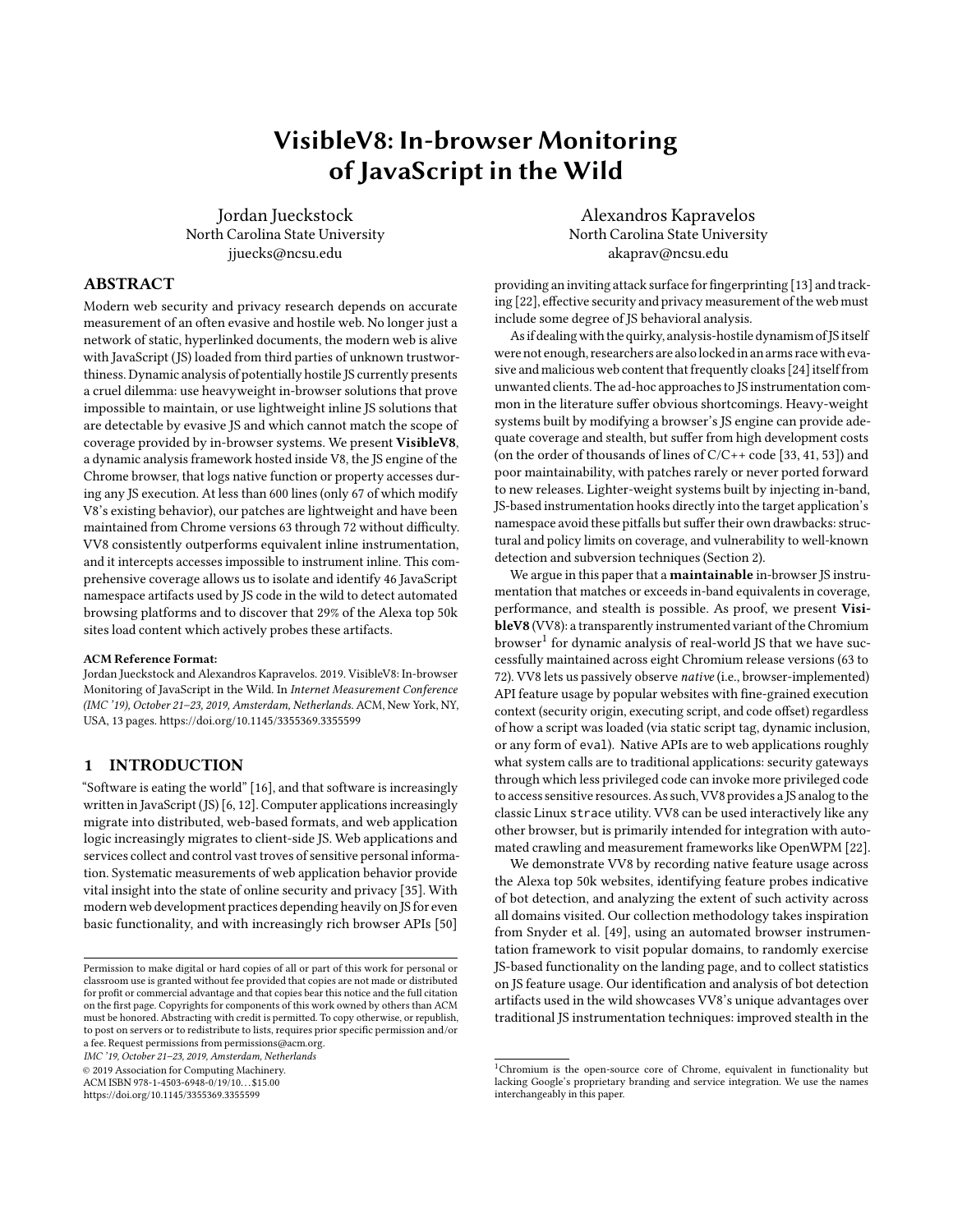| <b>Artifact Name</b> | <b>Bot Platform Indicated</b>       |
|----------------------|-------------------------------------|
| Window._phantom      | PhantomJS [10]                      |
| Window.webdriver     | Selenium [11] WebDriver             |
| Window.domAutomation | ChromeDriver (WebDriver for Chrome) |

Table 3: Bot detection seed artifacts

VV8's comprehensive API-property-access tracing to systematically discover novel artifacts.

## 5.1 Artifact Discovery Methodology

We discover previously unknown bot artifacts by clustering the *ac*cess sites (i.e., script offsets of feature accesses) for candidate features near those of known "seed" artifacts. The key insight underlying our approach is code locality: in our experience, artifact tests tend to be clustered near each other in user-agent fingerprinting code encountered across the web. We exploit this locality effect to automate the process of eliminating noise and identifying a small set of candidates for manual analysis.

Candidate Feature Pool. Before searching for artifacts, we prune our search space to eliminate impossible candidates. We eliminate features defined in the Chrome IDL files, since these are standardderived features unlikely to be distinctive to a bot platform. We also eliminate features seen set or called: these are likely distinctive to JS libraries, not the browser environment itself. This second round of pruning is especially important because JS notoriously conflates its global namespace with its "global object." Thus, in web browsers, global JS variables are accessible as properties of the window object along with all the official members of the Window interface. Retaining only features we never see set or called eliminates significant noise (e.g., references to the Window.jQuery feature) from our pool of candidate features: from 7,928,522 distinct names to 1,907,499.

Seed Artifact Selection. We further narrow our candidate pool using access site locality clustering around "seed" artifacts (Table 3). These features are among the most commonly listed in anecdotal bot detection checklists found in developer hubs like Stack Exchange [2], reflecting the popularity of Selenium's browser automation suite and the lighter-weight PhantomJS headless browser.

Candidate Artifact Discovery. With a pruned candidate feature pool and a set of seed artifacts in hand, we can automatically discover candidate artifacts by following these steps: (1) find all distinct access sites for seed artifacts in all archived scripts, (2) find all candidate feature access sites no more than <sup>1</sup>,<sup>024</sup> characters away from one of the located seed access sites and (3) extract the set of all candidate features whose access sites matched the seed locality requirement. From our initial set of 3 seed artifacts, the above process yields a set of 209 candidate artifacts (0.01% of the candidate pool) found near seed access sites in 7,528 distinct scripts (of which only 1,813 scripts were lexically-distinct).

Modern Browser Artifacts. We next eliminated from our candidates any artifacts found in a current, major web browser. We tested a total of nine browser variants manually: two for Chrome (v70 on Linux, v69 on macOS), three for Firefox (v63 on Linux, v62 on macOS, v63 on macOS), one for Safari (v12.0 on macOS), one for Edge (v17 on Windows 10), and two for Internet Explorer (v8 on Windows 7,

of JavaScript in the Wild IMC '19, October 21–23, 2019, Amsterdam, Netherlands

| Count | Category                            |
|-------|-------------------------------------|
| 3     | Seed Bot Artifact                   |
| 46    | New Bot Artifact                    |
| 10    | Possible Bot Indicator              |
| 19    | Device/Browser Fingerprint          |
| 46    | <b>Property Pollution/Iteration</b> |
| 11    | Type Error/Misspelling              |
| 8     | Missing Dependency                  |
| 5     | ∩ther                               |
|       |                                     |

Table 4: Candidate artifacts classified

v11 on Windows 10). In total we found 61 of the candidates present on at least one tested browser, leaving 148 candidates that might be indicative of a distinctive bot platform. The only 2 present on all 9 browsers were in fact standard JS (but not WebIDL-defined) features in the global object: Object and Function.

Manual Classification. The remaining 148 candidate artifacts we classified manually. Intuitively, if for every one of a candidate artifact's access sites there exists a data flow from that site to apparent data exfiltration or evasion logic, we consider that candidate a true artifact. If there exist benign or inconclusive examples, we conservatively assume the candidate is not a true artifact. (We also attempt to categorize false positives, but that process often depends on subjective judgment of programmer intent.)

To assist this process, we classified artifact access sites into 3 categories: direct if the feature name appears in the source code at the exact offset of the access site; **indirect** if the name appears only elsewhere in the code; and hidden if the name does not appear at all. A candidate found in a small number of distinct scripts and accessed mostly via hidden, monomorphic access sites almost always proved to be a bot detection artifact. Conversely, candidates found far and wide and accessed mostly via direct or polymorphic sites usually proved to not be true bot artifacts.

Table 4 shows the breakdown of manual classifications. We identified a total of 49 artifacts (including our seeds) used exclusively, as far as we could tell, for bot detection. We identified 10 more that we did see used for bot detection activity but not exclusively so. (To avoid false positives, we exclude these "maybe" artifacts from our aggregate results.) An additional 19 appeared to be known or suspected fingerprinting artifacts of specific browsers or devices (e.g., standard features with vendor prefixes like moz- and WebGL information query constants).

Almost all of the remaining candidate artifacts appear to be sideeffects of JS language quirks and sloppy programming. An example, extracted from a lightly obfuscated bot detection routine, explains some of the 46 artifacts we attribute to property pollution in iteration (Listing 5). This code iterates over an array of property names to check (in this case, all true bot artifacts). However, JS arrays intermingle indexed values with named properties, and this code fails to exclude properties (e.g., findAll)inherited from the array's prototype. As a result, a single polymorphic access site within our clustering radius would access both true bot artifacts and unrelated array method names, bloating our initial candidate artifact pool with spurious features that had to be weeded out manually.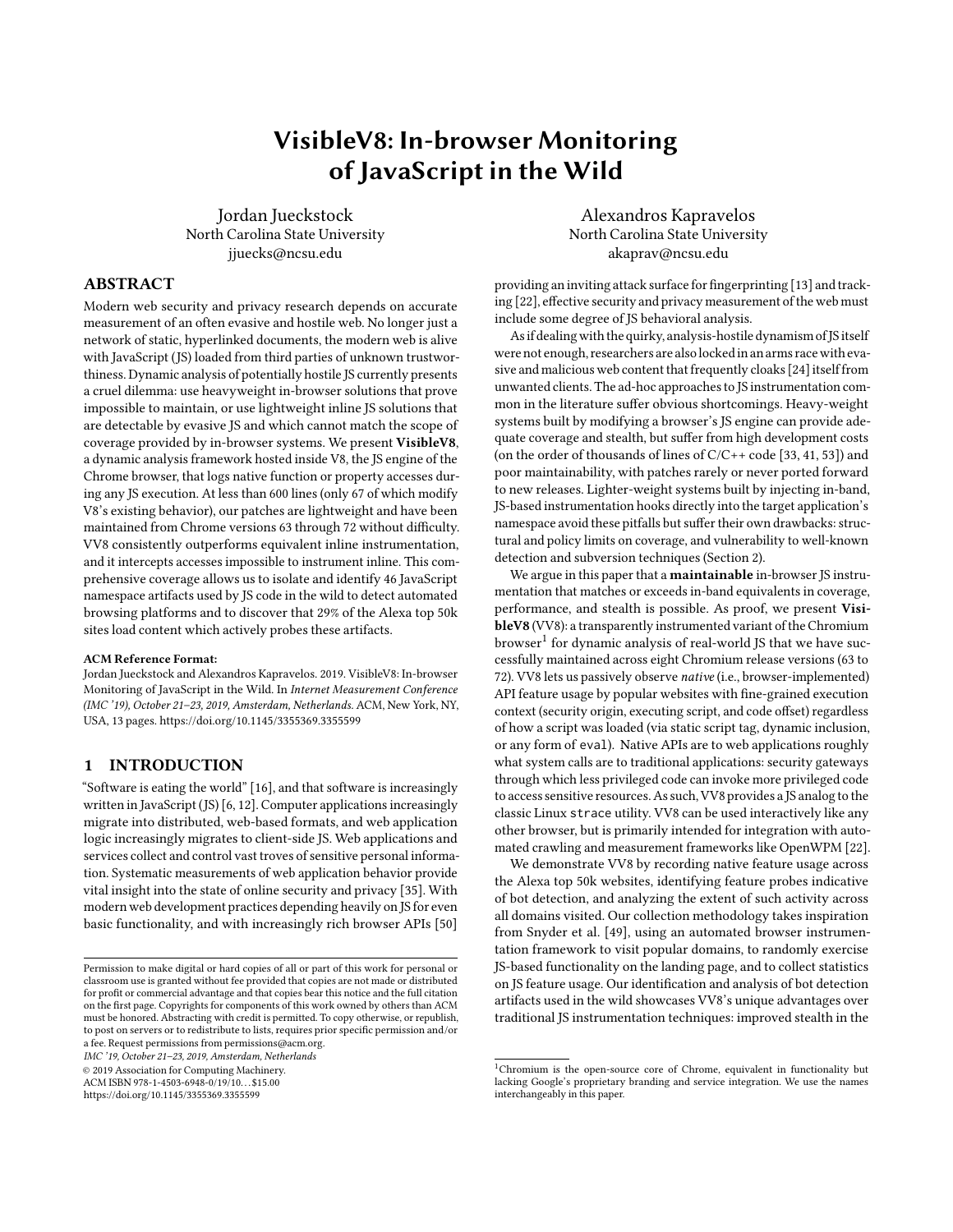|  |  | IMC '19, October 21–23, 2019, Amsterdam, Netherlands |  |  |  |  |  |  |
|--|--|------------------------------------------------------|--|--|--|--|--|--|
|--|--|------------------------------------------------------|--|--|--|--|--|--|

| Visit Domain      | Alexa Rank |
|-------------------|------------|
| youtube.com       | 2          |
| yahoo.com         | 6          |
| reddit.com        | 7          |
| amazon.com        | 11         |
| tmall.com         | 13         |
| weibo.com         | 21         |
| google.de         | 23         |
| ebay.com          | 45         |
| mail.ru           | 50         |
| stackoverflow.com | 55         |

Table 5: Highest ranked visit domains probing identified bot artifacts

Fortunately, the small size of the candidate set combined with the insights provided by access site classification made this task straightforward and tractable. Other identifiable sources of noise in the final candidate set include obvious type errors or misspellings (11) and what appear to be missing dependencies (8).

## 5.2 Artifact Analysis Results

Across Visited Domains. Our trace logs recorded probes of at least one definite bot artifact during visits to 14,575 (29%) of the Alexa top 50k. This number includes artifact accesses from both monomorphic (sites accessing only one feature; 24%) and polymorphic access sites (those accessing more than one feature name; 5%). If we consider only monomorphic access sites, the number drops to 11,830 visited sites, which is under 24% of the top 50k. The modest size of that drop implies that most bot detection scripts, even if obfuscated, perform artifact probes on a one-by-one basis rather than through changing, loop-carried indirect member accesses. Table 5 shows the top 10 visited domains (by Alexa ranking at the time of data collection) on which bot artifact probes were detected.

Across Security Origin Domains. When we consider security origin domains as well as visit domains, we find that the majority (over 73%) of bot artifact accesses happen inside third-party sourced <iframe>s, as is typical of advertisements, third-party widgets, and trackers. Here we are defining "first-party" as having a security origin domain containing the visit domain as a suffix and "thirdparty" as everything else. Using a stricter, exact-match definition like the browser's Same-Origin Policy would result in an even higher third-to-first-party ratio.

|                | $1 / \star$ originally                                                                              |
|----------------|-----------------------------------------------------------------------------------------------------|
|                | obfuscated via string opaque concatenation */                                                       |
| 2              | l var d                                                                                             |
|                | = ["_phantom","__nightmare","_selenium","callPhantom<br>","callSelenium","_Selenium_IDE_Recorder"], |
|                |                                                                                                     |
| $\overline{4}$ |                                                                                                     |
| 5              | for (var $l$ in d) {                                                                                |
|                |                                                                                                     |
|                |                                                                                                     |
|                | 6<br>$\begin{array}{c} 6 \ 7 \ 7 \ 8 \ 3 \end{array}$ if (e[v]) return v                            |
|                |                                                                                                     |

 $\frac{4}{5}$ 

Listing 5: Noisy artifact probing

Jordan Jueckstock and Alexandros Kapravelos

| Origin Domain                   | <b>Visit Domains</b> |
|---------------------------------|----------------------|
| tpc.googlesyndication.com       | 10,291               |
| googleads.g.doubleclick.net     | 3,980                |
| ad.doubleclick.net              | 1,853                |
| secure.ace.advertising.com      | 1,150                |
| www.youtube.com                 | 1,041                |
| nym1-ib.adnxs.com               | 699                  |
| media.netseer.com               | 321                  |
| adserver.juicyads.com           | 175                  |
| openload.co                     | 168                  |
| aax-us-east.amazon-adsystem.com | 121                  |

Table 6: Top security origin domains probing bot artifacts

| <b>Artifact Feature Name</b>              | <b>Visit</b><br>Domains | Security<br>Origins |
|-------------------------------------------|-------------------------|---------------------|
|                                           |                         |                     |
| HTMLDocument.\$cdc_asdjflasutopfhvcZLmcfl | 11,409                  | 887                 |
| Window.domAutomationController            | 11,032                  | 2,317               |
| Window.callPhantom                        | 10,857                  | 5,088               |
| Window. phantom                           | 10,696                  | 5,052               |
| Window.awesomium                          | 10,650                  | 203                 |
| HTMLDocument.\$wdc                        | 10,509                  | 18                  |
| Window.domAutomation                      | 7,013                   | 2,674               |
| Window. WEBDRIVER ELEM CACHE              | 6,123                   | 1,803               |
| Window.webdriver                          | 2,756                   | 1,832               |
| Window.spawn                              | 1,722                   | 1,559               |
| HTMLDocument. webdriver script fn         | 1,526                   | 1,390               |
| Window. phantomas                         | 1,363                   | 1,103               |
| HTMLDocument.webdriver                    | 1,244                   | 529                 |
| Window.phantom                            | 953                     | 820                 |
| Window. nightmare                         | 909                     | 628                 |

Table 7: Most-probed bot artifacts

We found bot artifact probes in the contexts of 6,257 distinct security origin domains. Table 6 lists the top 10 origin domains for bot detection activity. Naturally, four of the top five are affiliated with Google's advertising platform. Scripts running in the context of the top domain, tpc.googlesyndication.com, probed no less than 42 of our 49 confirmed artifacts (85%).

We believe most of these instances to be benign in intent. Advertisers have legitimate incentive to avoid paying for pointless ad impressions by blocking bots. But large-scale (i.e., automated) web measurement accuracy may become collateral damage in this arms race. The future is not bright for naive, off-the-shelf web crawling infrastructure.

Popular Artifacts. In Table 7 we list our 15 most popular (by visit domain cardinality) bot detection artifacts. Unsurprisingly, given our seed artifacts, most results appear associated with variants of Selenium and PhantomJS. But our locality search pattern also discovered artifacts of additional automation platforms: Awesomium, NightmareJS, and Rhino/HTMLUnit. The full list of discovered artifacts includes a superset of all the Selenium and PhantomJS artifacts tested for in the latest available version [54] of Fp-Scanner [55].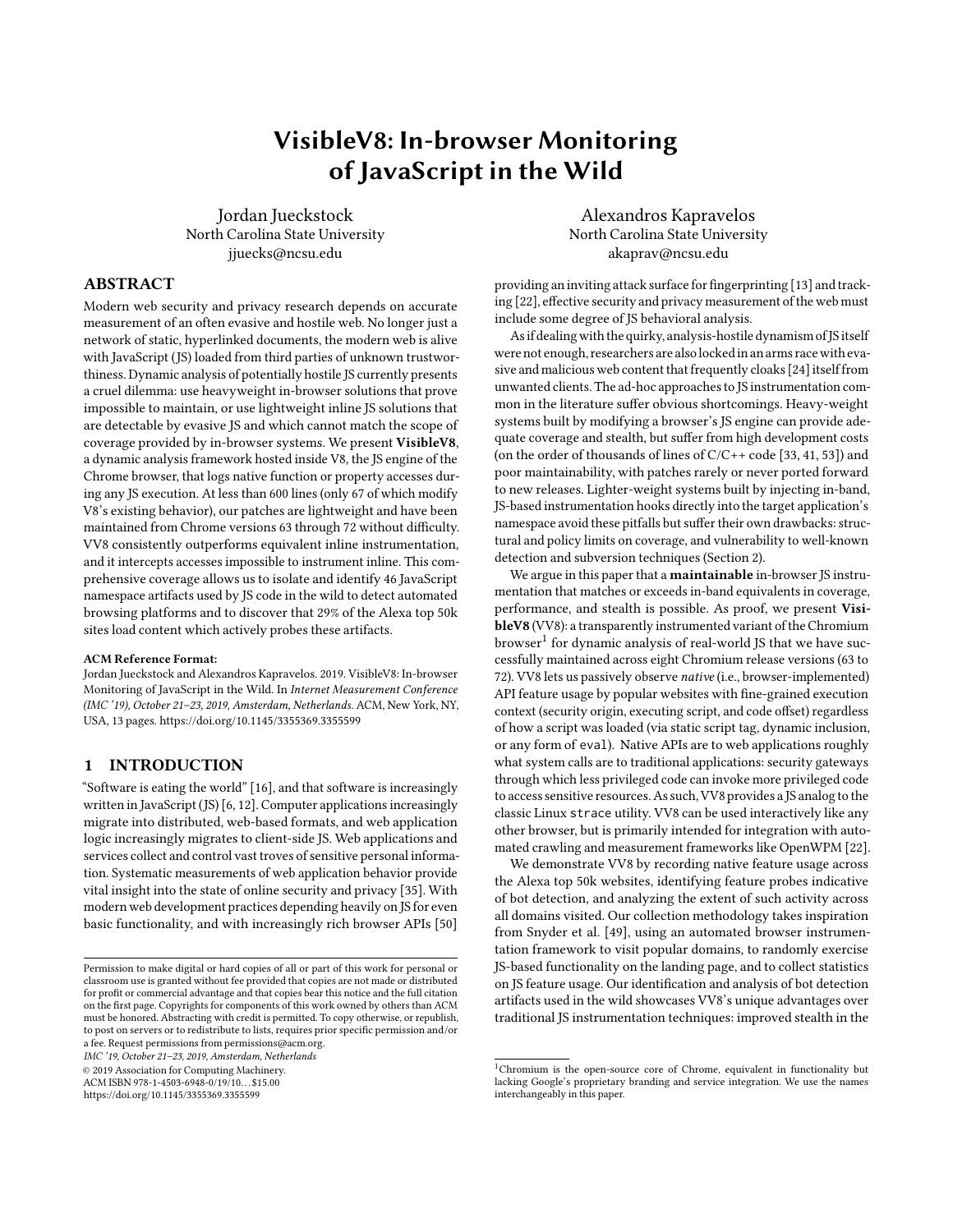| 1              | detectExecEnv: function() {                           |
|----------------|-------------------------------------------------------|
| 2              | var $e = "$ ":                                        |
| 3              | return                                                |
| $\overline{4}$ | (window._phantom                                      |
| 5              | $  \cdot   \cdot \rangle$ more PhantomJS probes $*/)$ |
| 6              | $88$ (e $+=$ "phantomis"),                            |
| 7              | window.Buffer $88$ (e $+=$ "nodejs"),                 |
| 8              | window.emit $\&$ (e $+=$ "couchjs"),                  |
| 9              | window.spawn $& $ (e += "rhino"),                     |
| 10             | window.webdriver $88$ (e $+=$ "selenium"),            |
| 11             | (window.domAutomation                                 |
| 12             | window.domAutomationController)                       |
| 13             | $&8$ (e +=                                            |
|                | "chromium-based-automation-driver"), e                |
| 14             |                                                       |
|                |                                                       |

Listing 6: Artifact attribution in the wild

Most of the artifact names are highly suggestive and/or selfexplanatory, with the single most common association being Selenium, but a few require explanation. The \$cdc\_... artifact is an indicator of ChromeDriver, as \$wdc\_ is of WebDriver; notably, these are among the relative minority of artifacts found on non-global objects like window.document. spawn is an artifact of the Rhino JS engine, which is itself an indicator of the HTMLUnit headless browser system.

## 5.3 Case Studies

Explicit Bot Identification. Listing 6 shows part of a script loaded from<http://security.iqiyi.com/static/cook/v1/cooksdk.js> which we observed on visits to iqiyi.com, qiyi.com, zol.com, and pps.tv. The script, which appeared to be the result of automatically bundling many related library modules together, was minified but not obfuscated. It provides a rare example in which the attribution logic is fairly obvious: the presence of specific artifacts directly triggers what appears to be bot labeling via string concatenation. Note that this example uses Window.Buffer, one of our "possible" bot artifacts, which implies execution in the Node.js environment. Code locality strikes again: the code immediately adjacent to this excerpt includes functions that collect attributes of a containing <iframe> and and detect the activation of "private browsing."

Evasive Action. Listing 7 includes the core of an aggressively obfuscated script loaded exactly once, from [http://www.school.kotar.](http://www.school.kotar.co.il/) [co.il/.](http://www.school.kotar.co.il/) 73 other scripts in our collection share the same lexical hash. These were loaded on visits to 10 different Alexa domains, including <https://www.payoneer.com/> and several .il domains. This script provides a clear example of artifact-based bot deflection. The obfuscation is distinctive, layering typical string garbling techniques behind a tangle of trivial functions performing simple operations

```
/* Original obfuscated code excerpt */
2 \mid = window;
\overline{3} if (u82222.w(u82222.0(/* ... */))) {}
4 else location [u82222.f(u82222.r(11) +/* ... */]();
     5 /* Deobfuscated version */
6 if (_[" phantom "] || /* more PhantomJS probes */
          \lfloor \frac{1}{2} \rfloor^{\frac{1}{2}} Buffer"] || \lfloor \frac{1}{2} \rfloor^{\frac{1}{2}} || \lfloor \frac{1}{2} \rfloor^{\frac{1}{2}} spawn"]
8 | || _["webdriver"] || _["domAutomation"]
9 | || _["domAutomationController"]) {}
10 else location [" reload "]() ;
```
Listing 7: Bot deflection in the wild

like addition, comparison, or nothing at all. The deobfuscated script is trivial: if any of its artifact probes succeed, it does nothing; if they all fail, it reloads the current frame/page (presumably, with new content deemed too valuable for consumption by bots).

## 6 RELATED WORK

Security and Sandboxing. JStill [56] used static code signatures to detect known classes of JS obfuscation commonly employed by malware. Revolver [28] employed static lexical fingerprints and spatial clustering to detect and track the evolution of JS malware samples as their authors modified them to evade detection by the Wepawet browser honeypot/sandbox. Saxena et al. used off-line symbolic execution [46] to discover cross-site-scripting (XSS) vulnerabilities in JS code from web applications. The Rozzle [29] malware detection system employed a pragmatic form of symbolic execution to dramatically enhance the effectiveness of existing malware classifiers based on both dynamic and static analysis. Hulk [27] employed JS dynamic analysis techniques to elicit and detect malicious behavior of extensions for the Chrome browser.

Taint analysis of JS has been used to identify cross-site-scripting (XSS) vulnerabilities [31, 51] or leaks of private data to third parties [19, 53]. Taint analysis typically depends on substantial patches to a fixed (and soon obsolete) version of a browser; an exception [20] uses JS source rewriting to achieve inline flow monitoring without JS engine modifications, but the overhead is prohibitive.

Ambitious forensic browsing record and replay systems built via browser modification include WebCapsule [41] and JSgraph [33]. JSgraph in particular provides sophisticated causality tracking across related HTTP, DOM, and JS events (although it does not provide the breadth of API logging VV8 does). These systems provide impressive capabilities, but they quickly become obsolete as the upstream browser code bases rapidly evolve and the patches are left unmaintained (if made available at all).

Published JS sandboxing systems include both in-band systems like JSand [14] and Phung et al. [43] and out-of-band systems like ConScript [37]. Attempts [18, 52] to fully sandbox JS execution inside a JS engine implemented in JS, while technically sound, inevitably exhibit unacceptable performance.

Measurements. Richards' ironically titled survey [44] of realworld usage of JS's infamous eval feature provides an exhaustive catalog of uses and abuses and prompted at least one direct follow-up mitigation effort [26]. Nikiforakis's measurement [42] of remote JS script inclusions on top web sites, while not technically an analysis of JS code per se, clearly documented the distributed nature of JS web applications and many practical trust and security issues raised by that structure. Mayer and Mitchell produced the influential Fourth-Party web measurement framework and demonstrated the value of comprehensive web measurements while measuring third-party web tracking [35].

Acar et al. used in-browser instrumentation of select features to detect and measure browser fingerprinting with FPDetective [13]. Englehardt and Narayanan's survey of online trackers [22] served as a showcase for the mature and popular [21, 38] OpenWPM web privacy measurement platform built around Firefox. Like FourthParty before it, OpenWPM favors the flexibility of JS-based instrumentation over the in-browser approach taken by VV8. For the specific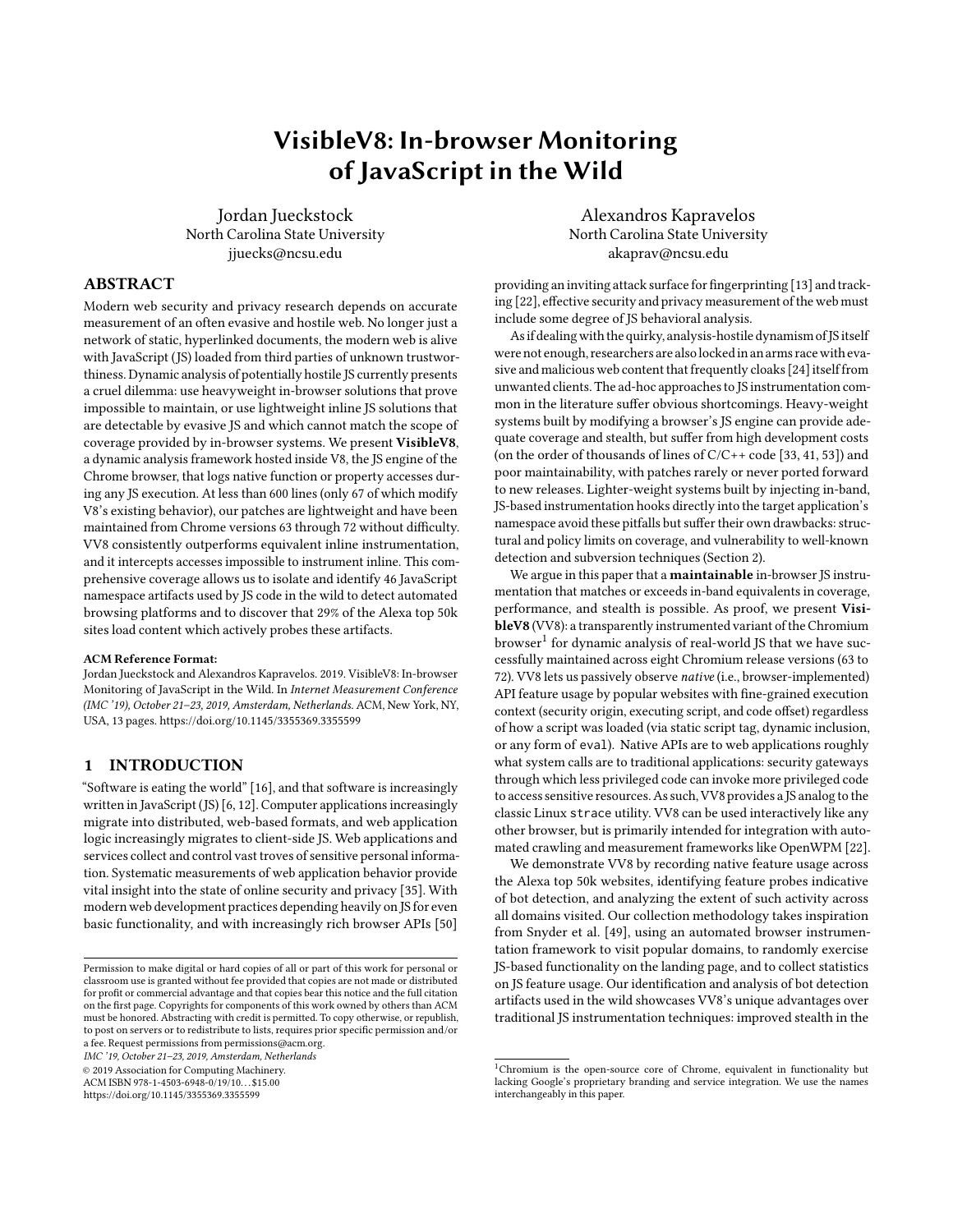measurement goals of this paper, our in-browser approach provided coverage OpenWPM's in-band instrumentation could not match (Section 2). Merzdovnik et al. [36] measured the effectiveness of tracker blocking tools like Ghostery and AdBlock Plus while visiting over 100,000 sites within the Alexa top 200,000 domains. Their focus was on identifying sources of 3rd-party tracking and measuring the success or failure of blockers; ours is on fine-grained feature usage attribution and analysis on a script-by-script basis.

Lauinger et al. [30] surveyed 133,000 top sites and discovered widespread use of outdated or vulnerable JS libraries using a browser automation system like ours but without instrumenting or logging API usage. Snyder's measurement [49] of JS browser API usage on top web sites found approximately 50% of the available features completely unused of the Alexa top 10K at the time of measurement. A follow-up work [50] explored the degree to which potentially dangerous or undesirable JS browser API features could be disabled to reduce the browser's attack surface without disrupting the user's web browsing experience.

#### 7 CONCLUSION

We have made the case for choosing out-of-band over in-band JS instrumentation when measuring the web for security and privacy concerns. We also presented VisibleV8, a custom variant of Chrome for measuring native JS/browser features used on the web. VV8 is modern, stealthy, and fast enough for both interactive use and web-scale automation. Our implementation is a small, highly maintainable patch easily ported to new browser versions. The resulting instrumentation, hidden inside the JS engine itself, is transparent to the visited pages, performs as well or better than in-band equivalents, and provides fine-grained feature tracking by source script and security origin. With VV8 we have observed JS code loaded directly or by frames on 29% of the Alexa top 50k sites actively testing for common automated browser frameworks. As many web measurements rely on such tools, this result marks a concerning development for security and privacy research on the web. VisibleV8 has proven itself a transparent, efficient, and effective observation platform. We hope its public release contributes to the development of more nextgeneration web instrumentation and measurement tools for security and privacy research.

## 8 AVAILABILITY

The VisibleV8 patches to Chromium, along with tools and documentation, are publicly available at:

<https://kapravelos.com/projects/vv8>

#### 9 ACKNOWLEDGEMENTS

We would like to thank our shepherd Dave Levin and the anonymous reviewers for their insightful comments and feedback. This work was supported by the Office of Naval Research (ONR) under grant N00014-17-1-2541, by DARPA under agreement number FA8750-19- C-0003, and by the National Science Foundation (NSF) under grant CNS-1703375.

#### **REFERENCES**

[1] 2014. Understanding web pages better. [https://webmasters.googleblog.com/2014/](https://webmasters.googleblog.com/2014/05/understanding-web-pages-better.html) [05/understanding-web-pages-better.html.](https://webmasters.googleblog.com/2014/05/understanding-web-pages-better.html) (2014). Accessed: 2019-8-19.

- [2] 2016. javascript Can a website detect when you are using selenium with chromedriver? [https://stackoverflow.com/a/41220267.](https://stackoverflow.com/a/41220267) (2016). Accessed: 2018-11-15.
- [3] 2017. Bug 1424176. [https://bugzilla.mozilla.org/show\\_bug.cgi?id=1424176.](https://bugzilla.mozilla.org/show_bug.cgi?id=1424176) (2017). Accessed: 2018-11-15.
- [4] 2017. Issue 793217. [https://bugs.chromium.org/p/chromium/issues/detail?id=](https://bugs.chromium.org/p/chromium/issues/detail?id=793217) [793217.](https://bugs.chromium.org/p/chromium/issues/detail?id=793217) (2017). Accessed: 2018-11-15.
- [5] 2018. marmelab/gremlins.js: Monkey testing library for web apps and Node.js. [https://github.com/marmelab/gremlins.js.](https://github.com/marmelab/gremlins.js) (2018). Accessed: 2018-11-15.
- [6] 2018. The State of the Octoverse: top programming languages of 2018. [https://](https://github.blog/2018-11-15-state-of-the-octoverse-top-programming-languages/) [github.blog/2018-11-15-state-of-the-octoverse-top-programming-languages/.](https://github.blog/2018-11-15-state-of-the-octoverse-top-programming-languages/) (2018). Accessed: 2019-5-8.
- [7] 2018. WebIDL Level 1. [https://www.w3.org/TR/WebIDL-1/.](https://www.w3.org/TR/WebIDL-1/) (2018). Accessed: 2018-11-15.
- [8] 2019. BrowserBench.org. [https://browserbench.org/.](https://browserbench.org/) (2019). Accessed: 2019-1-25.
- [9] 2019. Dromaeo. [http://dromaeo.com/?recommended.](http://dromaeo.com/?recommended) (2019). Accessed: 2019-1-25.
- [10] 2019. PhantomJS Scriptable Headless Browser. [http://phantomjs.org/.](http://phantomjs.org/) (2019). Accessed: 2019-2-1.
- [11] 2019. Selenium Web Browser Automation. [https://docs.seleniumhq.org/.](https://docs.seleniumhq.org/) (2019). Accessed: 2019-2-1.<br>[12] 2019. The Red
- The RedMonk Programming Language Rankings: January 2019. [https://redmonk.com/sogrady/2019/03/20/language-rankings-1-19/.](https://redmonk.com/sogrady/2019/03/20/language-rankings-1-19/) (2019). Accessed: 2019-5-8.
- [13] Gunes Acar, Marc Juarez, Nick Nikiforakis, Claudia Diaz, Seda Gürses, Frank Piessens, and Bart Preneel. 2013. FPDetective: Dusting the Web for Fingerprinters. In Proceedings of the ACM Conference on Computer and Communications Security (CCS).
- [14] Pieter Agten, Steven Van Acker, Yoran Brondsema, Phu H Phung, Lieven Desmet, and Frank Piessens. 2012. JSand: Complete Client-Side Sandboxing of Third-Party JavaScript without Browser Modifications. In Proceedings of the Annual Computer Security Applications Conference (ACSAC). ACM.
- [15] James P Anderson. 1972. Computer Security Technology Planning Study. Volume 2. Technical Report. Anderson (James P) and Co Fort Washington PA.
- [16] Marc Andreessen. 2011. Why Software is Eating the World. [https:](https://www.wsj.com/articles/SB10001424053111903480904576512250915629460) [//www.wsj.com/articles/SB10001424053111903480904576512250915629460.](https://www.wsj.com/articles/SB10001424053111903480904576512250915629460) (2011). Accessed: 2018-04-20.
- [17] Yinzhi Cao, Zhanhao Chen, Song Li, and Shujiang Wu. 2017. Deterministic Browser. In Proceedings of the ACM Conference on Computer and Communications Security (CCS).
- [18] Yinzhi Cao, Zhichun Li, Vaibhav Rastogi, Yan Chen, and Xitao Wen. 2012. Virtual Browser: A Virtualized Browser to Sandbox Third-party JavaScripts with Enhanced Security. In Proceedings of the 7th ACM Symposium on Information, Computer and Communications Security (ASIACCS '12). ACM.
- [19] Quan Chen and Alexandros Kapravelos. 2018. Mystique: Uncovering Information Leakage from Browser Extensions. In Proceedings of the ACM Conference on Computer andCommunications Security (CCS)[. https://doi.org/10.1145/3243734.3243823](https://doi.org/10.1145/3243734.3243823)
- [20] Andrey Chudnov and David A Naumann. 2015. Inlined information flow monitoring for javascript. In Proceedings of the ACM Conference on Computer and Communications Security (CCS). ACM.
- [21] Anupam Das, Gunes Acar, Nikita Borisov, and Amogh Pradeep. 2018. The Web's Sixth Sense: A Study of Scripts Accessing Smartphone Sensors. In Proceedings of the ACM Conference on Computer and Communications Security (CCS).<https://doi.org/10.1145/3243734.3243860>
- [22] Steven Englehardt and Arvind Narayanan. 2016. Online Tracking: A 1-million-site Measurement and Analysis. In Proceedings of the ACM Conference on Computer and Communications Security (CCS). ACM.<https://doi.org/10.1145/2976749.2978313>
- [23] Úlfar Erlingsson. 2003. The Inlined Reference Monitor Approach to Security Policy Enforcement. Technical Report. Cornell University.
- [24] Luca Invernizzi, Kurt Thomas, Alexandros Kapravelos, Oxana Comanescu, Jean-Michel Picod, and Elie Bursztein. 2016. Cloak of Visibility: Detecting When Machines Browse A Different Web. In Proceedings of the IEEE Symposium on Security and Privacy.
- [25] Gregoire Jacob, Engin Kirda, Christopher Kruegel, and Giovanni Vigna. 2012. PUBCRAWL: Protecting Users and Businesses from CRAWLers. In Proceedings of the USENIX Security Symposium.
- [26] Simon Holm Jensen, Peter A. Jonsson, and Anders Møller. 2012. Remedying the Eval That Men Do. In Proceedings of the 2012 International Symposium on Software Testing and Analysis (ISSTA 2012). ACM.<https://doi.org/10.1145/2338965.2336758>
- [27] Alexandros Kapravelos, Chris Grier, Neha Chachra, Chris Kruegel, Giovanni Vigna, and Vern Paxson. 2014. Hulk: Eliciting Malicious Behavior in Browser Extensions. In Proceedings of the USENIX Security Symposium. USENIX.
- [28] Alexandros Kapravelos, Yan Shoshitaishvili, Marco Cova, Chris Kruegel, and Giovanni Vigna. 2013. Revolver: An Automated Approach to the Detection of Evasive Web-based Malware. In Proceedings of the USENIX Security Symposium.
- [29] Clemens Kolbitsch, Benjamin Livshits, Benjamin Zorn, and Christian Seifert. 2012. Rozzle: De-Cloaking Internet Malware. In Proceedings of the IEEE Symposium on Security and Privacy. IEEE.